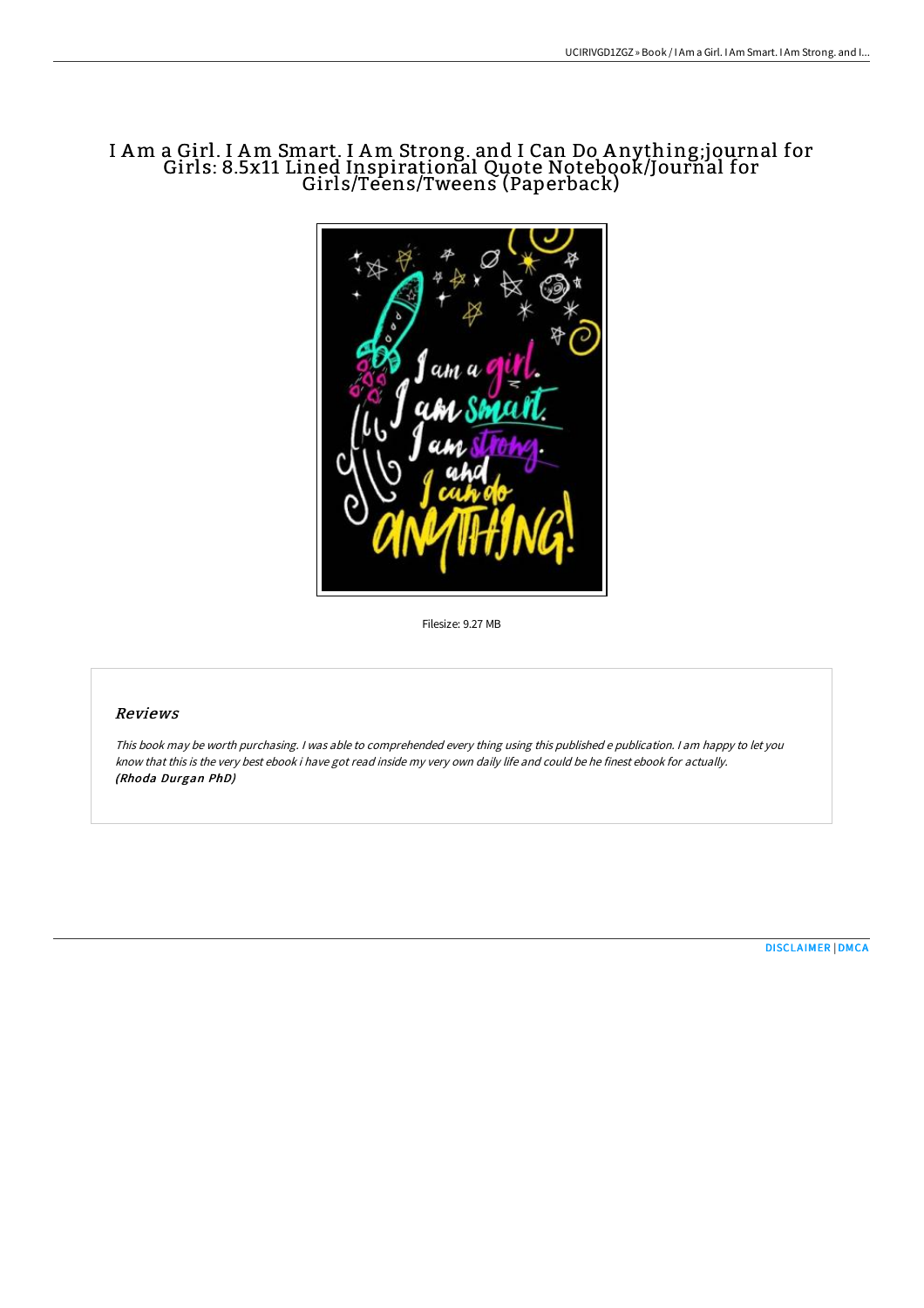#### I AM A GIRL. I AM SMART. I AM STRONG. AND I CAN DO ANYTHING;JOURNAL FOR GIRLS: 8.5X11 LINED INSPIRATIONAL QUOTE NOTEBOOK/JOURNAL FOR GIRLS/TEENS/TWEENS (PAPERBACK)



To save I Am a Girl. I Am Smart. I Am Strong. and I Can Do Anything;journal for Girls: 8.5x11 Lined Inspirational Quote Notebook/Journal for Girls/Teens/Tweens (Paperback) PDF, please follow the hyperlink below and save the file or have access to additional information which might be in conjuction with I AM A GIRL. I AM SMART. I AM STRONG. AND I CAN DO ANYTHING;JOURNAL FOR GIRLS: 8.5X11 LINED INSPIRATIONAL QUOTE NOTEBOOK/JOURNAL FOR GIRLS/TEENS/TWEENS (PAPERBACK) book.

Createspace Independent Publishing Platform, 2017. Paperback. Condition: New. Language: English . Brand New Book \*\*\*\*\* Print on Demand \*\*\*\*\*.Let s Empower Our Girls! This Bright and Cheerful Notebook/Journal for Girls is sure to brighten any young women s day. With over 100 8.5 x 11 Lightly Lined Pages, This book is just waiting to be filled with all of her most precious thoughts, secrets, dreams, fears and future plans! With a blank border around each page there is plenty of room for spontaneous doodling or sketching too! Perfect for jotting down important notes, numbers or reminders! With a glossy, full-color soft cover, this girls journal is as durable as it is cute! And is the ideal size for School, Summer Camp, Bucket List Journal, Memories Book, Bedside Journal or Daily Diary. It could also be used as a place to capture all your girl s creative self-expression such as poetry, short stories or letters to her future self! Kids Journals/Girls Notebooks Are also handy to have on hand as Just-Because Gifts and Rewards, Mom and Daughter Sharing Journals, Personal Organization, Happiness Reminders, Lists, Phone Numbers and Addresses, Password Records, Financial Organization or Budget Notebooks. The List Goes On and On! Pretty Notebooks/Journals For Girls Are Also Perfect: Graduation Gifts Birthday GiftsChristmas Gifts and Stocking Stuffers Report Card Reward/ End of School Year Gift Gifts From Teachers/EA/Guidance Councillor To Students Party Favors Thank Your Gifts for Baby Sitters, Volunteers or Students Teacher GiftsJust Because Gifts They Can Always Be Used As: Dream Journals Food DiariesCreative Writing NotebooksHand Writing and Cursive PracticeHomework or Summer School ProjectsPersonal Prayer Journals Doodle DiariesSchool NotebooksStationary For Letter WritingOrganizational MaterialHome Schooling Notebooks.

Read I Am a Girl. I Am Smart. I Am Strong. and I Can Do Anything;journal for Girls: 8.5x11 Lined Inspirational Quote Notebook/Journal for [Girls/Teens/Tweens](http://albedo.media/i-am-a-girl-i-am-smart-i-am-strong-and-i-can-do--1.html) (Paperback) Online Download PDF I Am a Girl. I Am Smart. I Am Strong. and I Can Do Anything;journal for Girls: 8.5x11 Lined Inspirational Quote Notebook/Journal for [Girls/Teens/Tweens](http://albedo.media/i-am-a-girl-i-am-smart-i-am-strong-and-i-can-do--1.html) (Paperback)